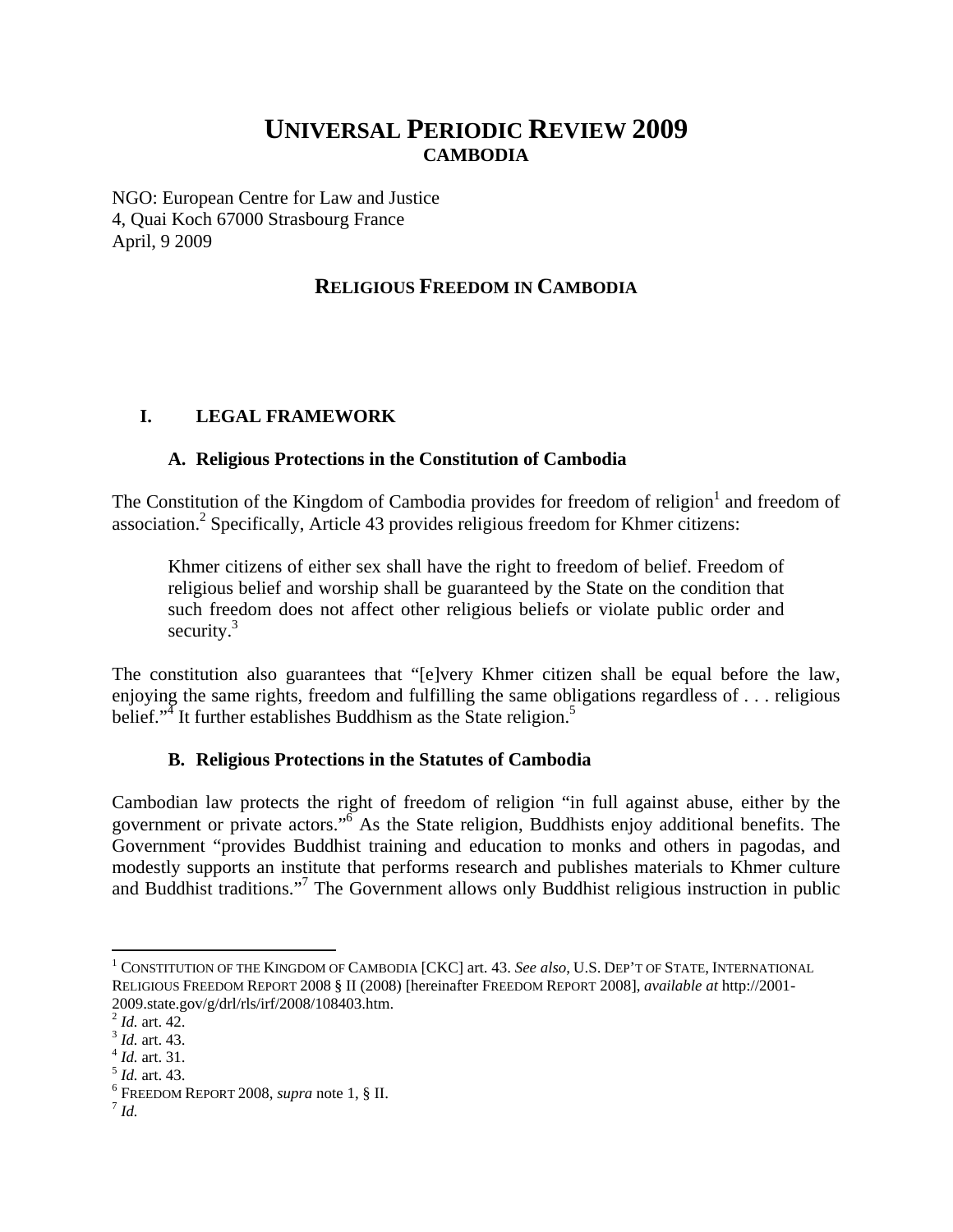schools. However, other forms of religious instruction may be provided in private schools. $8$ 

The Ministry of Cults and Religions ("MCR") oversees religious groups, their activities, and places of worship.<sup>9</sup> "[A]ll religious groups, including Buddhist groups, [must] . . . submit applications to the Ministry . . . if they wish to construct places of worship and conduct religious activity."<sup>10</sup> On the application, religious "groups must state clearly their religious purposes and activities." There is no penalty if a group does not register with the Ministry, and in practice, some fail to do so.<sup>11</sup>

Notably, however, all religious groups are forbidden "from insulting other religious groups, creating disputes, or undermining national security."12 Additionally, in June 2007, the MCR reissued restrictions on proselytizing (from 2003), which "banned door-to-door activities, using loudspeakers, or providing material incentives for conversion . . . .<sup>13</sup> According to reports, that prohibition does not apply to Buddhists, but mainly to evangelical Christians. On the other hand, the Government encouraged humanitarian activities by these groups, and Christian groups have stated they were not seriously affected by the restrictions.<sup>14</sup>

"The Directive on Controlling External Religions requires registration of places of worship and religious schools."15 The Government must approve new construction of places of worship. "Places of worship must be located at least 2 kilometers from each other and may not be used for political purposes or to house criminals or fugitives from the law."16 The distance requirement applies only to new construction, not existing places of worship or offices of religious organizations.<sup>17</sup> The order also "requires that religious teachings respect other religious groups." $^{18}$ 

## **II. RECENT RELIGIOUS PERSECUTION OR DISCRIMINATION REPORTS**

### **A. United States Government Reports**

Ninety-three percent of the Cambodian population is Theravada Buddhist, five percent is Muslim, and two percent is Christian.<sup>19</sup> According to the U.S. Department of State's *International Religious Freedom Report 2008* on Cambodia, the Cambodian Government "generally respect[s] religious freedom in practice."<sup>20</sup>

In August 2007, a Christian group had difficulty obtaining approval from the Ministry of Cults

- <sup>9</sup> *Id.*
- 
- 
- 
- 
- 
- 
- 
- 10 *Id.* 11 *Id.* 12 *Id.* 13 *Id*. 14 *Id*. 15 *Id.* 16 *Id.* 17 *Id.* 18 *Id.*
- <sup>19</sup> *Id.* <sup>20</sup> *Id.* § II.

<sup>1</sup> <sup>8</sup> *Id.*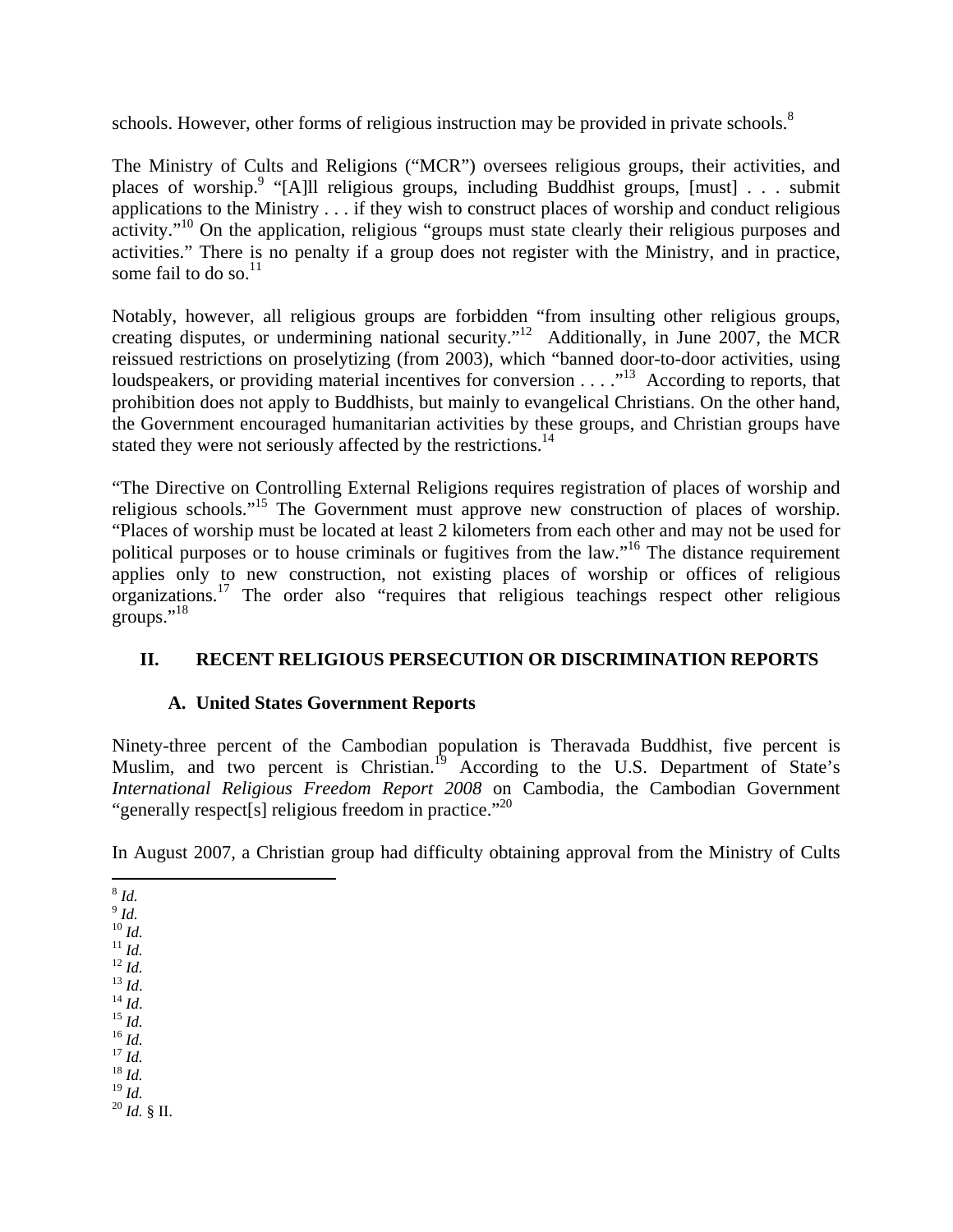and Religions for a weekend-long religious convention in Phnom Penh.<sup>21</sup> Although the Ministry of Cults and Religious Affairs refused to grant approval, the Ministries of Interior and Education both provided written permission for the convention.<sup>22</sup> Police closed down the convention on August 10, 2007 and again on August 11. The group then moved to a small church in Phnom Penh.23 In Battambang, a similar event was shut down; however, two "Christian gatherings in Kampong Cham and Kampong Thom took place as planned."<sup>24</sup> During these events, there were no reports of violence by the Government or the religious groups.<sup>25</sup>

The U.S. Department of State reported that for the period of 2007–2008, there were no reports of religious detainees or prisoners, or forced religious conversion in Cambodia.26 Nor did religious groups have significant difficulty obtaining approval for new construction of places of worship.<sup>27</sup> And, "unlike in previous years, the Government did not close any madrassahs (Islamic schools)."<sup>28</sup>

#### **B. Reports from Human Rights Organizations**

As stated above, the Ministry of Cults and Religions banned door-to-door evangelism in 2007. Although the U.S. Department of State reported that Christians had not been adversely affected by the restriction, the Voice of the Martyrs for Canada reported differently: "Government officials said that the ruling was aimed at reducing Christian evangelical influence throughout the largely Buddhist country amid allegations of believers using gifts to convert children."<sup>29</sup>

The human rights organizations—Human Rights Watch,<sup>30</sup> Amnesty International,<sup>31</sup> and Voice of the Martyrs32—reported no *recent* incidents of religious persecution. The Voice of the Martyrs for Canada did find that on April 28, 2006, local Buddhists destroyed a partially built church in Boeng Krum Leu.<sup>33</sup> Local sources have indicated it was "only" 700 meters of a pagoda, which was seen as a provocation. As they tore down and burned the building, the villagers shouted, "Destroy the Church," and "Long live Buddhism."<sup>34</sup> The police gave the culprits "a lecture on the laws governing religious freedom and the two sides . . . [came] to a peaceful agreement."35

- 
- 
- 
- 
- 
- 21 *Id.* 22 *Id.* 23 *Id.* 24 *Id.* 25 *Id.* 26 *Id.* 27 *Id.* 28 *Id.*

 $^{\mathrm{21}}$   $ld.$ 

<sup>&</sup>lt;sup>29</sup> Christian Evangelism Banned in Cambodia, THE VOICE OF THE MARTYRS: CANADA, July 18, 2007,

http://www.persecution.net/kh-2007-07-18.htm.<br><sup>30</sup> Human Rights Watch, http://www.hrw.org/ (last visited Apr. 8, 2009).<br><sup>31</sup> Amnesty International, http://www.amnesty.org/ (last visited Apr. 8, 2009).

<sup>&</sup>lt;sup>32</sup> Persecution.com, The Voice of the Martyrs, http://www.persecution.com/ (last visited Apr. 8, 2009).<br><sup>33</sup> *Partially Built Church Destroyed by Cambodian Villagers*, THE VOICE OF THE MARTYRS: CANADA, May 3, 2006,

http://www.persecution.net/kh-2006-05-03.htm. 34 *Id.* <sup>35</sup> *Id.*